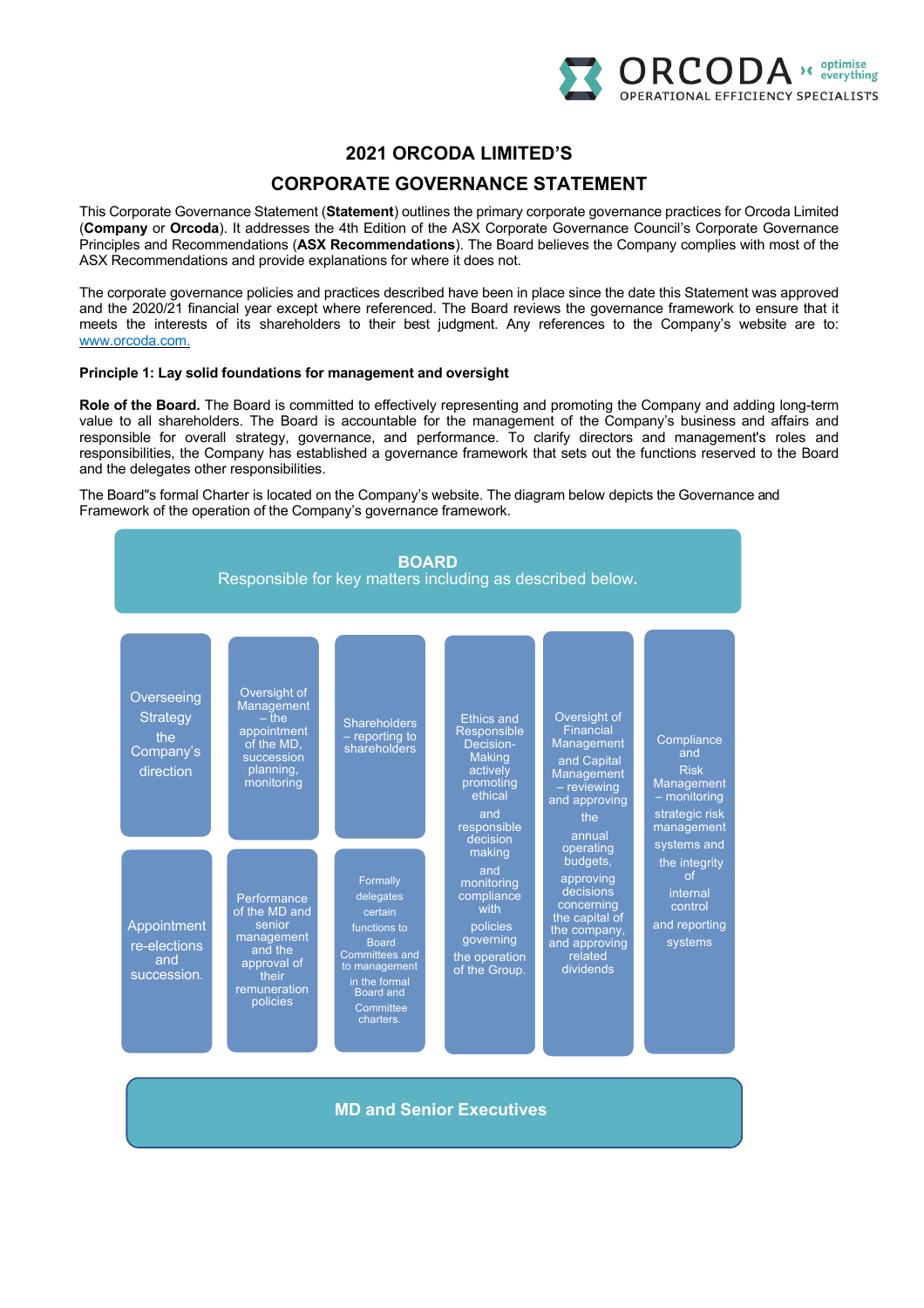

## **Board Committees**

The ultimate responsibility for the oversight of the operations of the Company rests with the Board. However, the Board discharges some duties through delegation to its Committees as per the Constitution and the *Corporations Act 2001* (Cth) (**Corporations Act**).

The Board has established the following standing Board Committees, which assist it with the execution of its responsibilities. The composition and effectiveness of the Committees are considered regularly.

Each Committee operates following a specific Charter also found on the Company's website.

## **Risk and Audit Committee**

## **Remuneration and Audit Committee**

#### **The Company Secretary**

The Company Secretary acts as secretary of the Board and attends each meeting. The Company Secretary is accountable through the Chairman for corporate governance matters. A hybrid Company Secretary that has corporate and commercial legal skills and a deep and nuanced understanding of the ASX Listing Rules, in the Board's view, best complement its own attributes.

#### **Diversity**

In appointing new Directors, consideration is given to the skills, business experience and educational or working backgrounds of each candidate. There is a mix of relevant business, executiveand professional experience is required. Cultural and ethical values diversity is recognised and will be for future appointments to fill skill gaps.

A formal Diversity Policy is adopted that outlines the Group's commitment to diversity in the workplace and the provision of a work environment free from discrimination and promotes equal opportunity. Orcoda promotes an inclusive workplace where employee differencesin areas like gender, age, culture, disability, and lifestyle choice are valued.

The policy does not include measurable objectives for achieving gender diversity. Due to the size of the organisation and stage of business. felt this was is felt unnecessary. The Group has a policy of actively encouraging gender diversity at every level in the organisation and a culture supportive of diversity. The following proportions of females in the Company at the end of the 30 June 2021 period are described below:

- The proportion of female directors: 0%
- The proportion of female employees in the organisation: 20%
- The proportion of female employees in senior positions: 6%

The Board may consider establishing measurable objectives for achieving gender diversity at a later date. The Board recognises the benefit of diversity, primarily through the inclusion of different nationalities.

## **Board and Director performance**

The Board is committed to enhancing its effectiveness through performance management and review. The Board and Committee review process is designed to help enhance performance by providing a mechanism to raise and resolve issues and to provide recommendations to enhance its effectiveness.

The existing Board and Committee review process involve each director completing a confidential questionnaire covering the role, composition, processes and the carrying out of its responsibilities. The results of the questionnaire and analysis is reported to the Board by the Company Secretary.

The Board has not conducted a performance review during the year following the process outlined above or its Committees primarily due to management changes and challenges to the business related to the COVID19. It is envisaged for a performance review to be undertaken in FY22 of the Board and the Committees.

#### **Senior Executives**

The Board delegates the responsibility for the day-to-day management of the Company and implementing of the strategic plan to the Managing Director (**MD**), who is assisted by the executives that report to him.

The MD and the Chief Financial Officer are presently the same role, however, the Board is engaged in identifying a suitable replacement CFO noting the governance and practical advantages of separating these positions, notwithstanding the MD's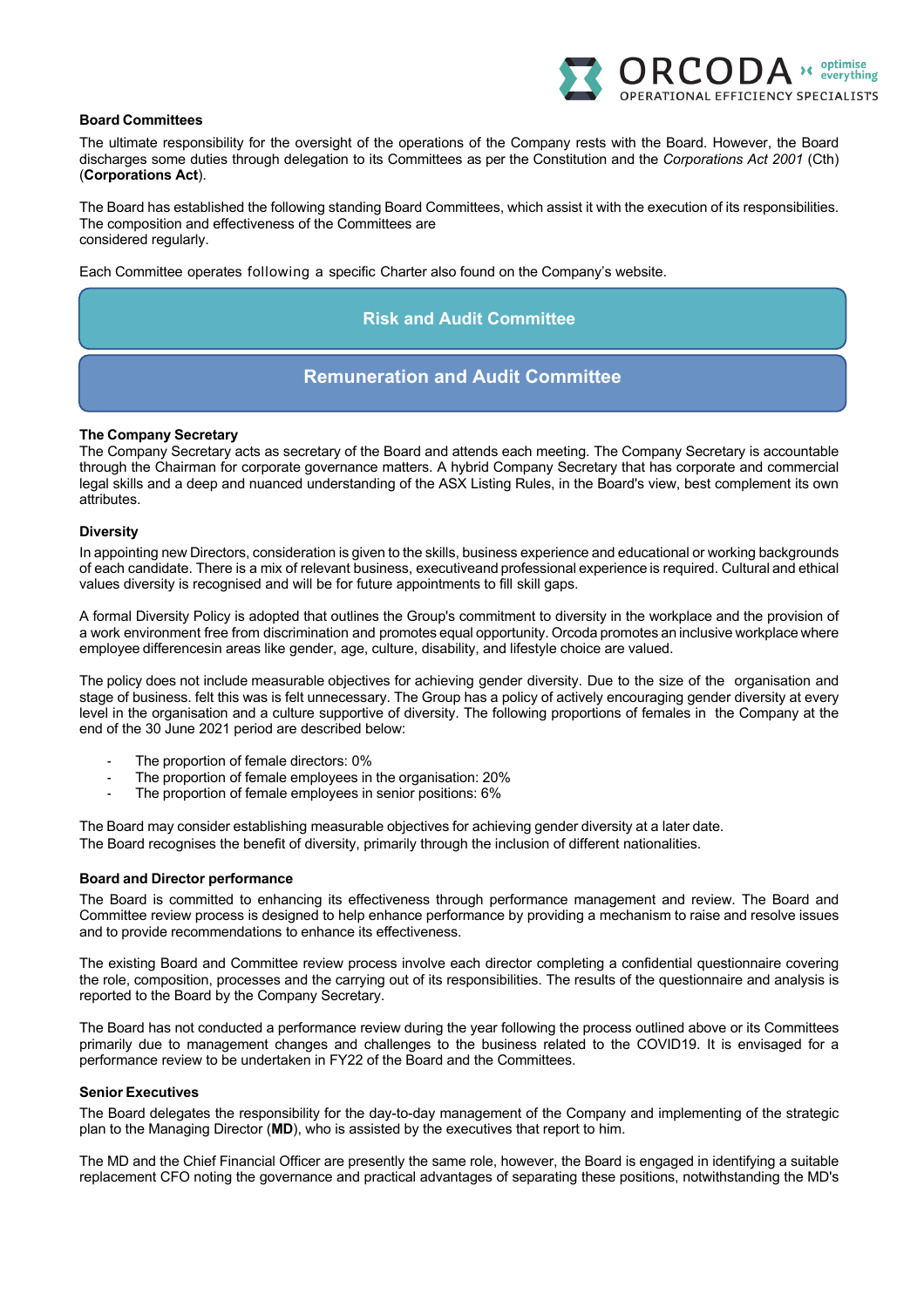

extensive experience as a CFO, including a former extended role in that position. For the reporting period of 2021, these roles were separated, and while the present combined status is not preferred, it is in the Board's view better than hurrying and obtaining the wrong person for this key role.

The authorisation thresholds for the control of expenditure and capital commitments are defined in the Company's Delegations and Authorities Policy. This is established to optimise decision-making while maintaining oversight as the Company expands.

Subject to these policy limits and the directions of the Audit and Risk Committee, the MD may sub-delegate t he day-to-day running of the Company to the senior executive team. The exercise of delegated authority is restricted to specific organisational functions and roles.

The Delegations and Authorities Policy details the delegated thresholds for various types of commitment and individual positions.

Senior executives are appointed to their positions after a rigorous recruitment process. Each memberof the senior executive team, including the executive directors, are employed under employment contracts, covering a range of matters, including their duties, rights, responsibilities, and any entitlementson termination. Each agreement refers to a specific formal job description. Each contract sets out the remuneration of the executive, including their entitlements to any rights under incentive plans.

#### **Performance of Senior Executives**

The evaluation for all executives is based on specific criteria, including the Company's business performance, whether strategic objectives are being achieved, and the development of management and personnel.

The MD's performance is formally assessed on an annual basis by the Board. The Remuneration and Nomination Committee carefully considers all key performance indicators (KPIs), which evaluates the MD's performance and makes recommendations to the Board.

The Board undertakes an annual assessment of the performance of all other senior executives onthe basis of recommendations by the MD, who conducts performance reviews in relation to each seniorexecutive.

A performance evaluation for senior executives was undertaken in the reporting period by the process disclosed above.

Further information on directors' and executives' remuneration, including principles used to determinecompensation, is set out in the Annual Report under the heading 'Remuneration Report'.

## **Principle 2: Structure the Board to be effective and add value**

## **Board size and composition**

The Constitution of the Company provides for a minimum of three directors and no more than ten directors. The Board presently comprises a non-executive chairman, the managing director, an executive director and two fellow non-executive directors.

The members of the Board are currently:

- 1. Nicholas Johansen (Non-Executive Chairman), appointed 21 June 2018
- 2. Brendan Mason (Non-Executive Director), appointed 29 July 2017
- 3. Geoffrey Jamieson (Managing Director and Interim Chief Financial Officer), appointed 7 March 2018
- 4. Stephen Pronk (Non-Executive Director), appointed 14 April 2019
- 5. Geoffrey Williams (Executive Director), appointed 1 February 2021

The Board considers that the existing Board structure is appropriate for the Company's current operations and stage of development.

Directors' details are listed in the Annual Report, including details of their other listed entity directorships and experience.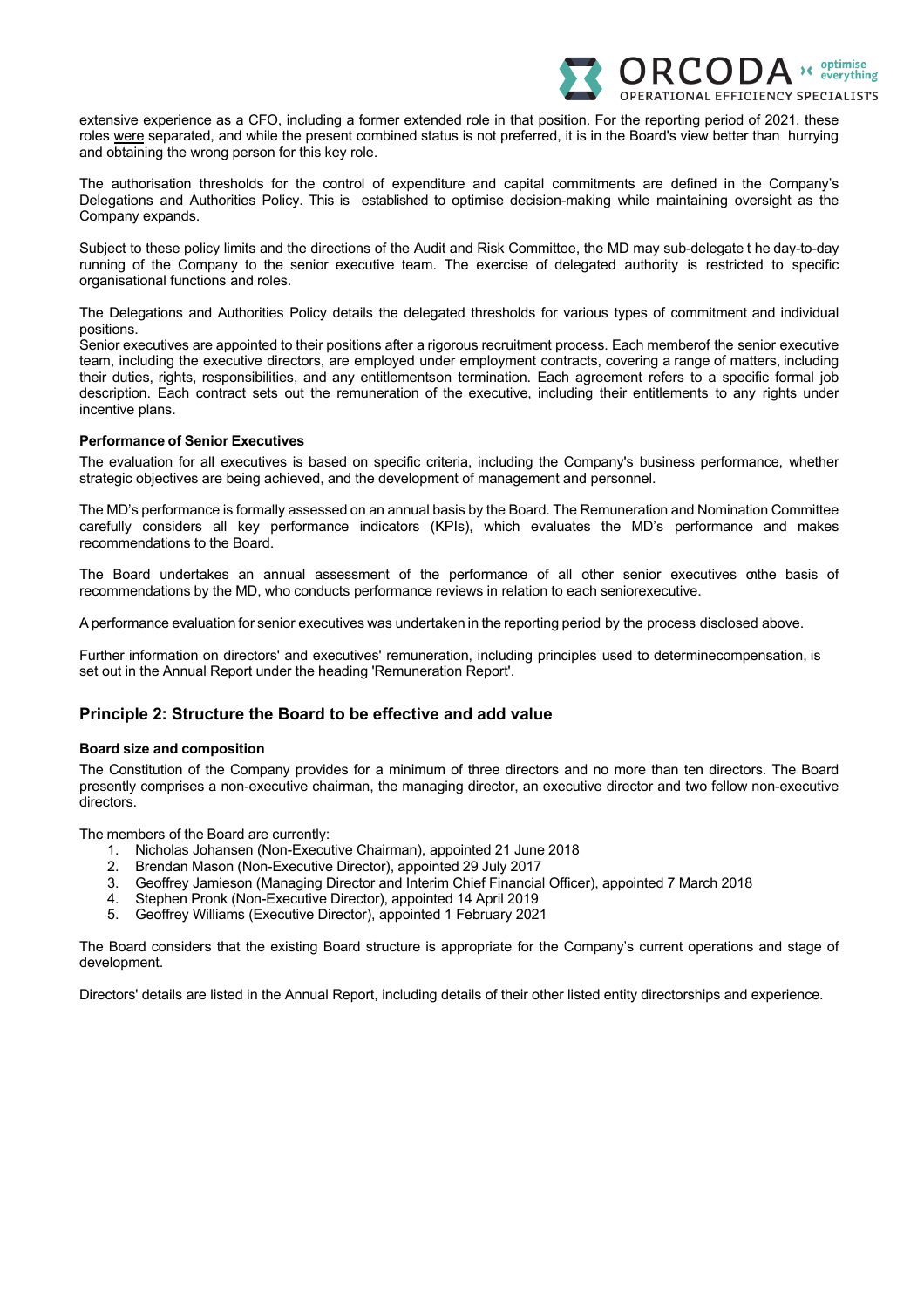

#### **Board skills and diversity**

The Board considers that its directors and senior management have the combined skills and experience to discharge their respective responsibilities. The Board recognises its membership are males of a distinctly Australian background notwithstanding the ASX Corporate Governance Principles (4<sup>th</sup> Edition) and agrees that ideally, diversity is present at every level of a business.

Notwithstanding those views, the present Board is not presently willing to change its stable, productive Board and Company Secretarial team purely to improve the optics of equal and favourable gender and/or ethnic metrics. Notwithstanding this, the Board notes its highly regarded Senior Financial Controller is female and Hungarian, with numerous employees with diverse backgrounds and genders in its workforce.

The full biographies of all directors and the Company Secretary is included in the Director's Report within the Company's Annual Report.

The Board intends to participate in the development of a governance review including a skills matrix, to support its assessment of competency in 2022.

In addition to the skills and experience set out in the table below, the Board considers that each director has the following attributes:

- honesty and integrity.
- Ability to think strategically.
- Time available to devote to Orcoda's business requirements to their responsibilities.
- willingness to question and challenge assumptions during Board meetings; and
- commitment to being part of an organisation that strives toward maintaining a high standard of governance.

All directors are expected to use their skills, knowledge, and experience to apply their judgement to all matters discussed at Board meetings. The table following sets out the skills and experience considered important. The Company considers the Board and Company Secretary, together with do have the core competencies described.

| <b>SKILL</b>                               | <b>DESCRIPTION</b>                                                                                                                                                                                                                                                      |
|--------------------------------------------|-------------------------------------------------------------------------------------------------------------------------------------------------------------------------------------------------------------------------------------------------------------------------|
| <b>Strategy</b>                            | Ability to think strategically and identify and critically assess opportunitiesand<br>threats and develop effective strategies in the context of changing market<br>conditions.                                                                                         |
| Accounting,<br>Finance, and<br><b>Risk</b> | The ability to analyse financial statements and reporting, critically assessthe<br>financial performance of the Group, contribute to budget planning and efficient<br>use of capital and resources.                                                                     |
| <b>Management</b><br><b>Experience</b>     | A range of commercial and business experience in systems, practices, risk<br>and compliance, sales, technology, and human resources.                                                                                                                                    |
| <b>Negotiation</b><br><b>Skill</b>         | The ability to negotiate deals across a variety of contexts; including<br>different industries, products, and services.                                                                                                                                                 |
| <b>Industry</b><br>experience              | A broad understanding of the resources, ASX industry, logistic markets,<br>including market drivers, risks and trends, policies, competitors, understanding<br>of its clients, and regulatory change.                                                                   |
| Investment<br><b>Experience</b>            | Experience in negotiation, structuring, risk management and assessment of<br>both acquisitions and divestments, including expertise in<br>implementing<br>efficient capital management, including alternative capital sources and<br>distributions, yields and markets. |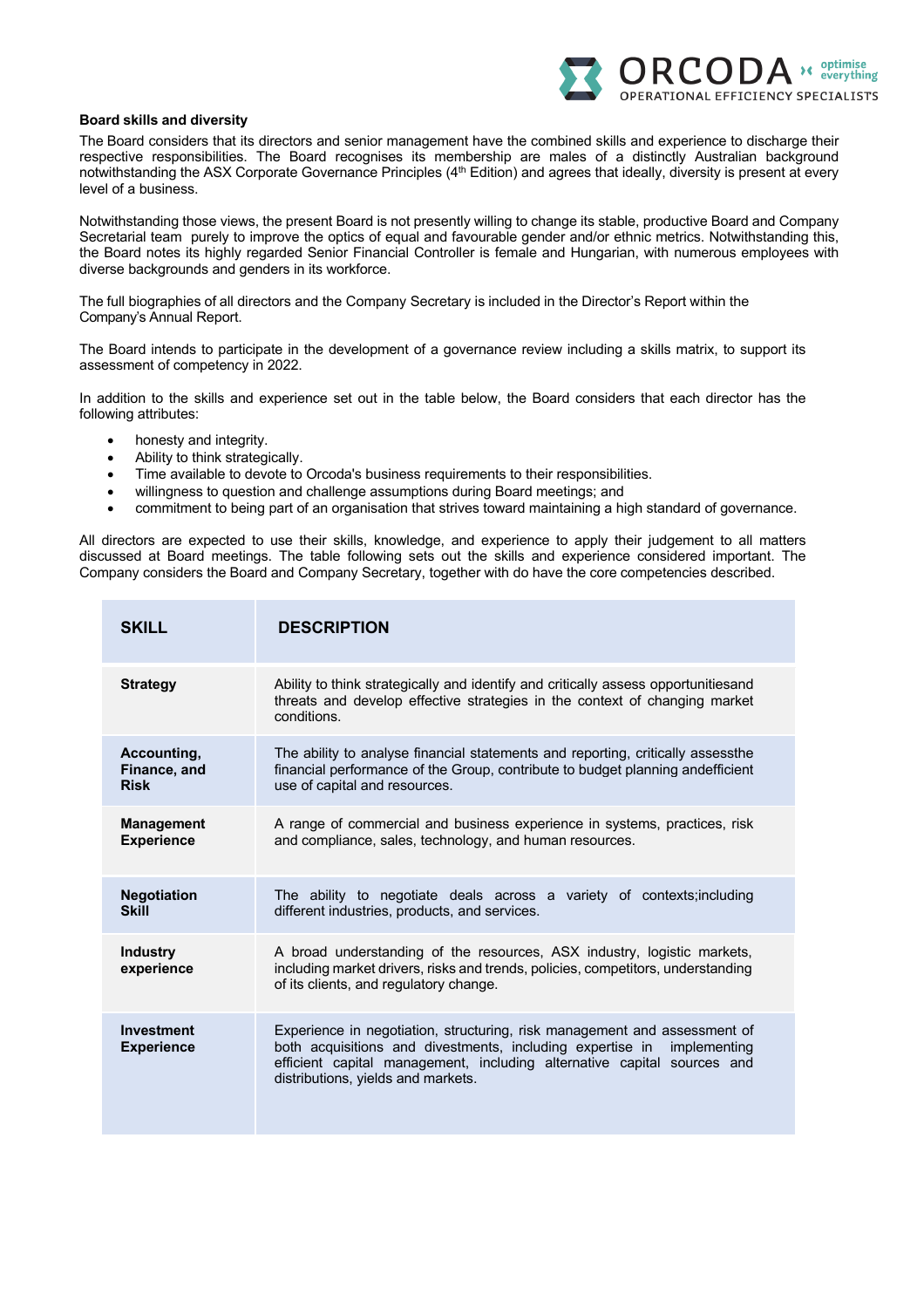

| IT and<br><b>Digital</b><br><b>Technical</b><br><b>Experience</b> | Expertise in technology, including governance of technology projects and<br>appreciation of emerging technology relevant to the Company's existing<br>operations and future strategy.                                                                                                             |
|-------------------------------------------------------------------|---------------------------------------------------------------------------------------------------------------------------------------------------------------------------------------------------------------------------------------------------------------------------------------------------|
| <b>Government</b><br><b>Relations</b>                             | Expertise in the critical analysis of government policy, its development, interest<br>groups input, lobbying and legislation. Effective networks.                                                                                                                                                 |
| Community<br><b>Relations</b>                                     | Expertise in managing communication between Company, and the community<br>it operates. To build effective relationships and generally act as a positive<br>corporate member in the community.                                                                                                     |
| Investor<br><b>Relations</b>                                      | Experience in integrating finance, communication, marketing and ASX<br>compliance to enable the most effective two-way communication between a<br>company, the financial community, and other constituencies, which ultimately<br>contributes to a company's securities achieving fair valuation. |
| <b>Environment</b>                                                | Knowledge of the environment in which the Company operates, the impact<br>the Company has on that environment and related environmental risks.                                                                                                                                                    |
| <b>People and</b><br>performance                                  | Appreciation for the best practices of HR and familiarity in employment<br>legislation, recruitment, compensation, performance reviews and conflict<br>management.                                                                                                                                |
| <b>Legal and</b><br>compliance                                    | The ability to identify critical risks to the Group and monitor risk and contribute<br>to the risk management frameworks across the business.                                                                                                                                                     |
| <b>ASX</b><br>governance                                          | Knowledge and experience in best practice ASX and Corporations Act,<br>governance structures, policies, and processes.                                                                                                                                                                            |

Whilst the current Board composition meets the Company's needs, further skills and experience, future analysis should identify skills gaps thatmayy be addressed through further appointments or training.

## **Director Nomination Matters**

Under its Charter, the Remuneration and Nomination Committee reviews, and where appropriate, makes recommendations to the Board on the size and composition of the Board, including assessment of necessary and desirable competencies of board members. To this end, the Remuneration and Nomination Committee will periodically assess the appropriate mix of competencies, skills, experience, and expertise required by the Board and assess the extent required skills and experience are represented.

The Remuneration and Nomination Committee is also responsible for reviewing and making recommendations to the Board on its membership, including recommendations for the appointment and re-election of directors and where necessary, proposing candidates for consideration by the Board. The Remuneration and Nomination Committee must have regard to the factors set out in the Remuneration and Nomination Committee Charter, including that the Board should comprise Directors with a broad range of skills, expertise and experience from a diverse range of backgrounds in accordance with the Diversity Policy.

Ultimately, the full Board determines who is invited to fill a casual vacancy after extensive one-on-one and collective interviews with candidates and thorough due diligence and reference checks.

The Remuneration and Nomination Committee's current membership, the independence of the members addetails of Audit and Risk Committee meetings and attendance by each Committee member are setout in the Director's Report in the Annual Report.

## **Director Remuneration and Induction**

Non-executive directors are appointed under formal letters of appointment that, among other things, set out the key terms and conditions and their expectations about performance. The letter also includes procedures for dealing with a potential conflict of interest andthe disclosure obligations of the director, together with the details of the director's remuneration. Director remuneration gets reviewed each year.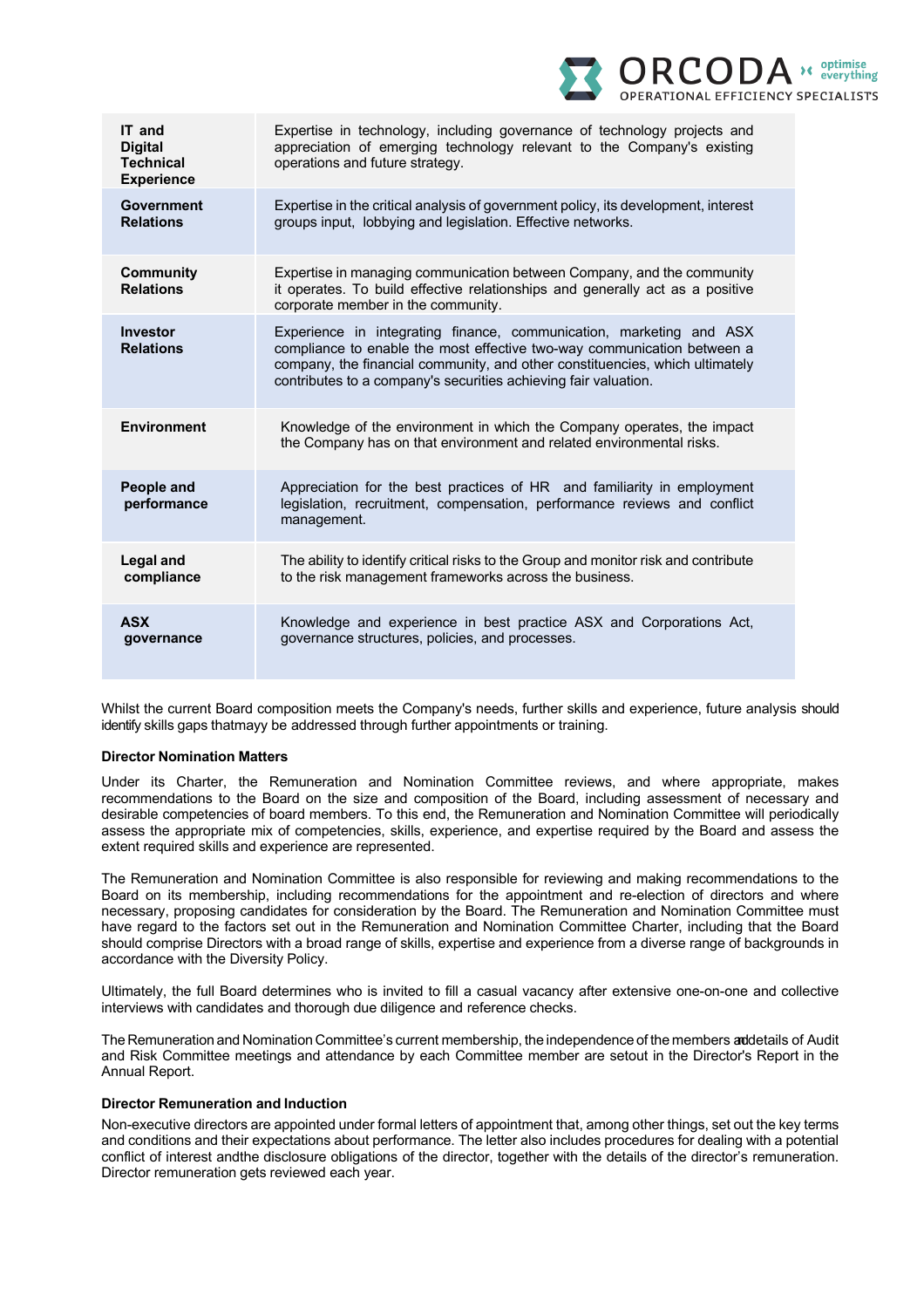

## **Directors' independence**

The majority of the Board's members are independent as required by the relevant ASX Recommendation.

All directors, including the Executive Directors, are mindful of their public responsibilities to exercise their judgement in an unfettered manner and to provide effective oversight of management and duties owed to the Company's shareholders.

Whether their colleagues consider independent directors, every director has shown willingness to exercise independent judgment when making decisions in the Company's best interests.

In determining the independent status for each Director, the Board has adopted the approach described in ASX Principle 2 and assessed the independence of the Directors against the criteria outlined in Box 2.3 of the ASX Recommendations.

#### **Box 2.3**

The Board notes the following:

- Mr Geoffrey Jamieson is not considered independent due to his executive position as the Managing Director and as a substantial shareholder.
- Mr Stephen Pronk may be considered non-independent by being a substantial shareholder.
- Mr Brendan Mason might be considered non-independent as he was an executive director in the past three (3) years.
- Mr Geoffrey Williams is not considered independent due to his executive position as an Executive Director and being a substantial shareholder.

The Board has considered these factors and determined that despite the relevant associations for

- Mr Mason; and
- Mr Pronk.

That the Board considers each to be independent. That is, on balance against these associations, both have demonstrably and consistently demonstrated that those associations have not adversely impacted their capacity to bring an independent judgement to many issues brought (or introduced by themselves) to the Board, and consistently acted in the best interests of the Company's shareholders.

On any occasion, if it is determined that a non-executive director should no longer be considered independent, or vice versa, then the Company will announce that change to the market.

#### **Directors' interests**

Directors are required to keep the Board advised of any interest that may conflict with those of the Company, and restrictions are applied to directors' rights to participate in the discussion and to vote, as circumstances dictate when a conflict has been identified. Where a potential conflict of interest may exist, directors concerned may be required to leave the Board meeting while the matter is considered in their absence.

The Company has also entered a deed of disclosure with each director, which is designed to facilitate the Company's compliance with its obligations under the ASX Listing Rules relating to disclosure of changes in directors' security holdings. Directors and their nominated related party shareholdings are also monitored to identify changes that may require urgent disclosure.

#### **Chairman**

The role of Chairman and MD is not occupied by the same person. The Board has agreed that the positions of Chairman and MD must be separate, and the Chairman should remain an independent non-executive director.

Mr Nicholas Johansen was appointed Chairman of the Company on 1 July 2018 and is considered an independent director in accordance with recommendation 2.5 of the ASX recommendations without any further qualification.

#### **Board meetings**

The Board typically schedules meetings on a bi-monthly basis, with additional meetings convened as required. The agenda for each Board meeting where documents have been received in advance (i.e. not on short notice) are prepared by the Company Secretary. The Board papers also include minutes of board committees and papers on material issues requiring consideration, in accordance with the ASX Corporations based compliance calendar. Board papers receive MD and Chairman input before being distributed with supporting papers.

Standing items include the MD's Report and the Financial Report, and reports addressing matters of strategy, governance, and compliance.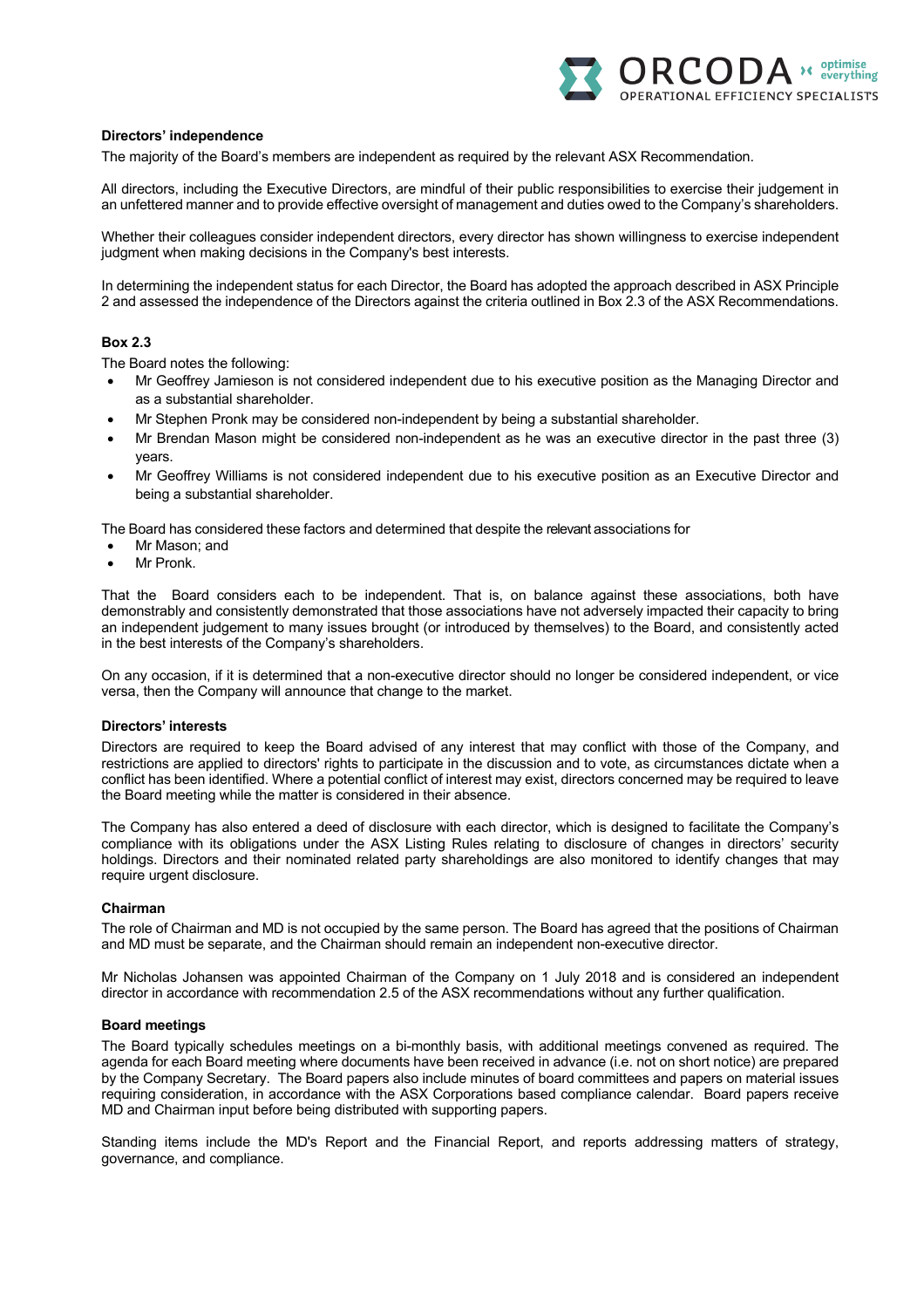

**Continual** Improvement

Implementation

Senior executives and external experts such as the Auditors are sometimes invited to Board discussions, and directors can directly contact Company employees during business hours.

### **Independent advice**

The Board has a policy of enabling directors to seek independent professional advice for Company-related matters at the Company's expense, subject to the prior notification of the Chairman and where the estimated costs are reasonable.

## **Principle 3: Instill a culture of acting lawfully, ethically, and responsibly**

### **Orcoda values**

Orcoda values are behaviors that guide the actions and decision making of the staff and everyone across the organisation.

## **Cultural diversity values**

These reflect in Company's dealings with outsiders and reflect Orcoda brand and culture. Orcoda recognises the need for continuous improvement with Local Contractors and supports Aboriginal & Torres Strait Islander (ATSI) employment.

As part of this commitment, Orcoda in conjunction with our corporate partnerships and alliances, and actively promotes a range of specific initiatives to attract and retain ATSI employees and use Local Contractors. ODA intends to provide a secure workplace by:

- 1. providing a culturally secure recruitment and retention process
- 2. providing working effectively with cultural diversity within the mandatory induction training program
- working within ATSI protocols and heritage guidelines
- 4. managing cultural differences in an effective, equitable and consistent manner
- 5. displaying ATSI appropriate cultural material, e.g. where appropriate
- identifying opportunities for community engagement and support of values diversity

#### **Core Values**

For a number of years the Company's Induction handbook which is provided to all employees contains the following description on its view of core values: "*Our reputation and ability to help our businesses to grow depends on providing products and services that are consistent, reliable and of a qualitythat meeting or exceeding our customers' needs and achieving customer satisfaction.* 

*"This can only be achieved through having a trusted and totally transparent process with our clients, a passion for quality, systems that comply with all standards and people who are prepared to work in a team*  Health & Safety *environment collaboratively with the client.*

*We are committed to providing a productive, safe and healthy work environment for employees, contractors, clients, customers and visitors on our worksites and those of our clients."*

Its values are summarised as follows:

- Customer-focused
- ü "Can-do" mentality
- $\checkmark$  Collaboration and team-work
- Interpersonal communication
- Customer relationship focus
- $\checkmark$  Commitment to quality to products and its services  $\checkmark$  Individual performance and collective performance
- Individual performance and collective performance as recognised the organisation.

#### **Code of conduct and ethical behaviour**

The Board acknowledges the need for high standards of corporate governance practice and ethical conduct by all directors and employees of the Company.

The Board has endorsed a Code of Conduct which outlines acceptable behaviour and attitudes expected from all staff to promote and maintain the confidence and trust of all those dealing with the Company.

The Company's Code of Conduct, which may be viewed on the Company's website, is the subject of periodic review to ensure that it covers all relevant issues and sets standards consistent with the Company's commitment to ethical and responsible behaviours.

The code of conduct sets out Orcoda policies on various matters including conflicts of interest, use of Orcoda prope,rty, confidentiality, equal opportu,nity, environment health and safety, compliance with laws and regulations and responsibility to shareholders and the financial community. In addition to their obligations under the Corporations Act in relation to inside information, all directors, employees, and consultants have a duty of confidentiality to the Company in relation to confidential information they possess.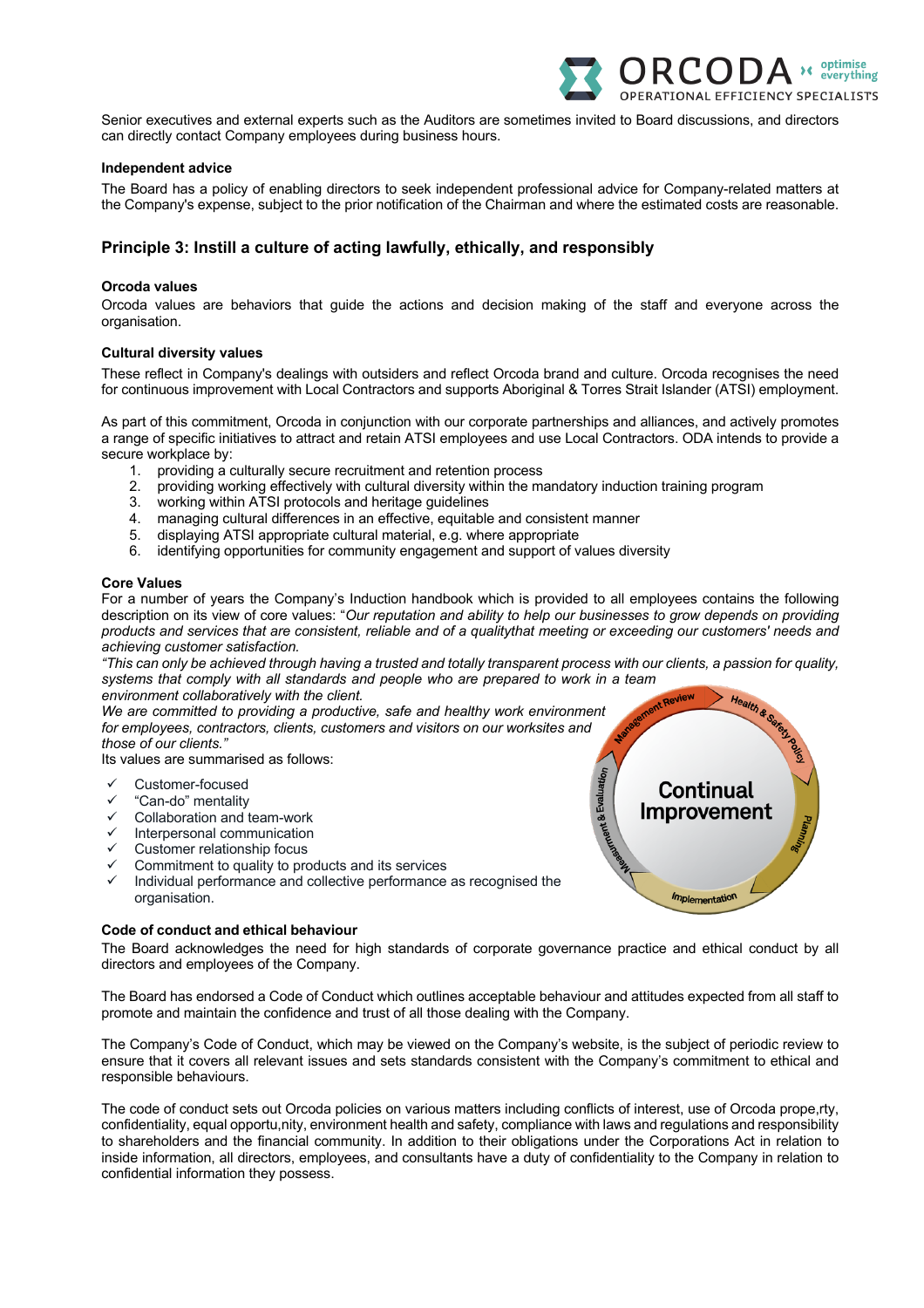

The code also sets out the consequences for its breach, including the possibility of legal or disciplinary action. Management ensures the Board is informed of breaches of that code.

### **Whistleblower Protection Policy**

Orcoda seeks to identify and assess any wrongdoing as early as possible. The Company values support a culture that encourages staff to speak up on matters or conduct that concerns them. This policy provides information to assist staff in making disclosures and sets out how the Company will protect them from any form of retaliation or victimisation when they make a legitimate whistleblowing disclosure and has been in place since December 2020.

#### **Anti-Bribery and Corruption Policy**

Orcoda is committed to a high standard of integrity. The Company has a framework to report material breaches of the Anti-Bribery and Corruption Policy, or material incidents reported under the bribery and corruption to the Audit and Risk Committee or tBoard.

#### **Employee and director trading in Orcoda Limited securities**

In accordance with ASX Listing Rule 12.9, Orcoda has adopted a written policy for dealing in securities which are intended to explain the prohibited type of conduct about dealings in securities under the Corporations Act and to establish a best practice procedure with directors', officers', employees', contractors' and their families and associates' dealings in shares in Orcoda.

The securities trading policy sets out the restrictions that apply to dealing with shares, including "closed periods", during which certain persons are generally not permitted to deal with shares, along with a procedure under which certain persons are required to submit a prior notification and obtain written confirmation b e f o r e dealing in shares outside of the the "closed periods".

The Prohibited Periods are:

- in the two weeks prior to the release of the Company's quarterly reports and for 1 business day after the release of the Report;
- in the 1 month prior to the release of the Company's half-year financial results and for 1 business day after the release of the results;
- in the 1 month prior to the release of the Company's full-year financial results and for 1 business day after the release of the results; or
- for any other time determined by the Board.

The policy also prohibits short term trading, margin lending, short selling and hedging of the Company'ssecurities. The Company's Security Trading Policy may be viewed on the Company's website.

## **Principle 4: Safeguard the integrity of corporate reports**

The Audit, Risk and Finance Committee is responsible for assisting the Board in discharging its responsibilities to safeguard the integrity of the Company's financial reporting and the system of internalcontrol. A key component of the Committee's role is to provide appropriate advice and recommendationsto the Board to assist the Board to fulfil its responsibilities regarding financial reporting, the internal control environment, and audit management where appropriate across the Company.

The Audit, Risk and Finance Charter, which is available on the Company website, considers theroles and responsibilities of the Audit Risk and Finance Committee as contemporary governancepractices. The Audit, Risk and Finance Committee Charter includes details on the appointment and oversight of the external auditor. The Company will ensure the external auditor is available to shareholders at the Annual General Meeting to answer any questions about the Company's external audit.

The Audit, Risk and Finance's current membership, the independence of the members and details of Audit, Risk and Finance meetings and attendance by each Committee member are set out earlier in thisCorporate Governance Statement and the Director's Report in the Annual Report.

The qualifications and experience of the members of the Audit Risk and Finance Committee are outlinedin the Director's Report in the Annual Report.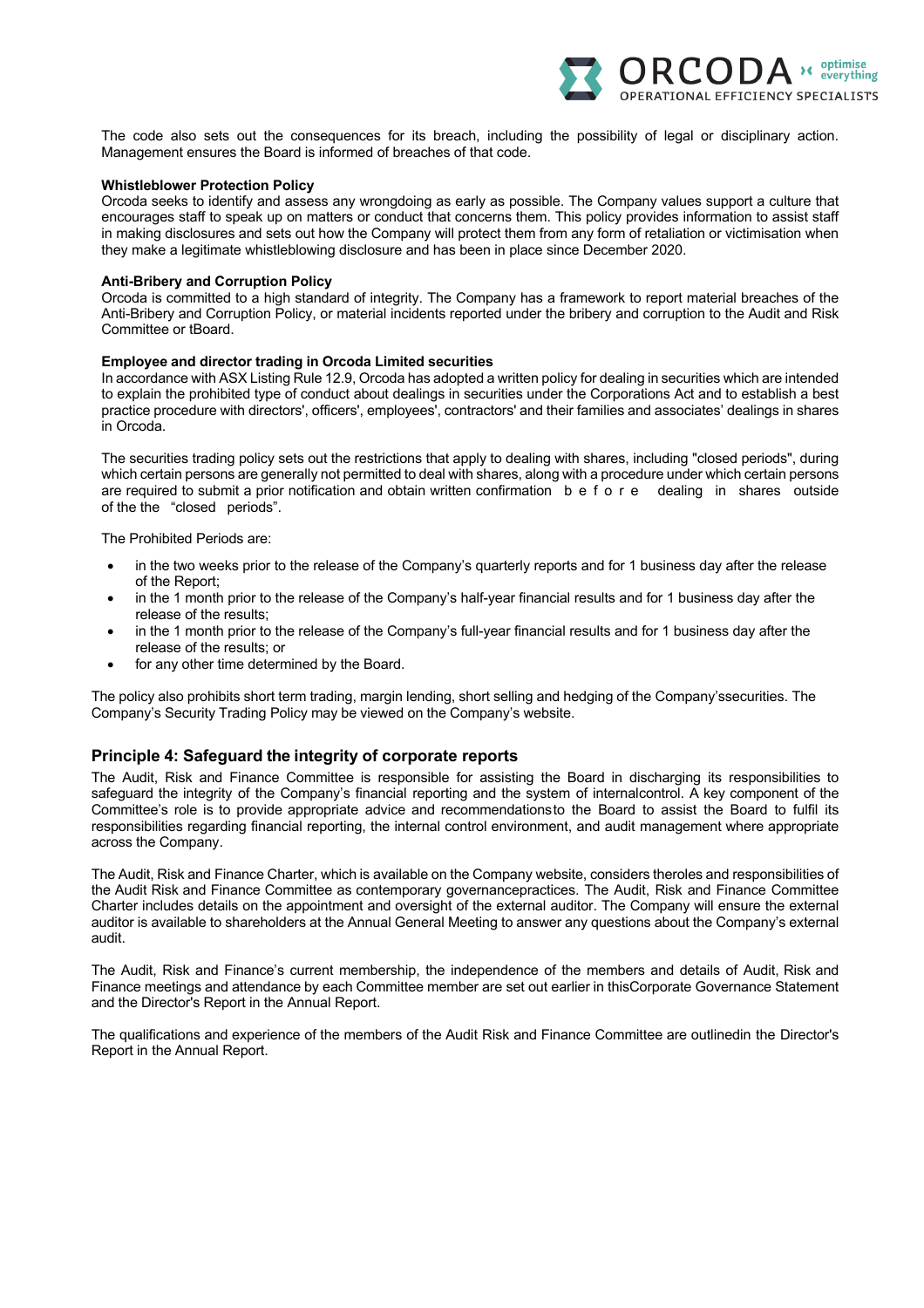

In accordance with the Company's legal obligations and Recommendation 4.2 of the ASX Recommendations, the MD and Group Financial Controller has made the following certifications to the Board in relation to the Financial Statements for 2021:

*"In [our] opinion, the financial records of the entity has been properly maintained and that the financial statements comply with the appropriate accounting standards and give a true and fair view of the financial position and performance of the entity and that the opinion has been formed on the basis of a sound system of risk management and internal control which is operating effectively".*

Additionally, the MD and Group Financial Controller are responsible for identifying, assessing, managing, and reporting material business risks to the Risk Committee and Board.

## **Principle 5: Make timely and balanced disclosure**

The Company is committed to complying with its continuous disclosure obligations under the ASX ListingRules and Corporations Act and to ensuring that its shareholders are kept well-informed of all major developments affecting the Company's situation to promote transparency and investor confidence.

Orcoda has adopted a Continuous Disclosure and Shareholder Communication Policy and has incorporated a cohesive framework to comply with ASX Listing Rules Chapter 3 and ASX Guidance Note 8. That policy is available on the Group's website.

The Continuous Disclosure Policy and Shareholder Communication Policy created a framework for compliance with relevant disclosure obligations and established the accountability of the Board for achieving compliance. More specifically, the policy:

- Explains in an abridged an summarised form, the Company's obligations under ASX Listing Rule 3.1 and the Corporations Act;
- Establishes internal processes for reporting of information considered to be potentially price-sensitive and for consideration of data to be reported by the Board to the market;
- Establishes processes for the disclosure of price-sensitive information, taking into account the clarification provided by ASX Guidance Note 8;
- Establishes internal processes for a briefing of analysts, investors, and media groups, responding to market speculation, leaks and rumours and calling trading halts where appropriate to avoid trading occurring in an uninformed market; and
- Outlines authorisation procedures for the release of ASX announcements.

The Continuous Disclosure Policy includes policies on Shareholder Communication as follows:

- Communication of information;
- Analysts and institutional investors;
- Analyst reports;
- Inadvertent disclosure or mistaken non-disclosure;
- Media relations and public statements;
- Reports to shareholders;
- Orcoda website;
- Use of electronic communication and other technology;
- General meetings:
- Notices of meetings;
- Auditor to attend AGM; and
- Shareholder privacy.

## **Principle 6: Respect the rights of security holders**

The Board aims for shareholders to be well-informed of all major developments and business events likely to materially affect the Company's operations and financial-standing or market price of securities. Information is communicated to shareholders through:

The Company's website under the "Home tab" includes;

- The Annual and half-year financial reports were lodged with the public ASX and immediately available.
- Announcement of market-sensitive and other information, including annual and half-year results announcements and analyst presentations released to the ASX; and
- The Chair and MD's addresses are published before each AGM, and the Annual General Meeting results are published shortly.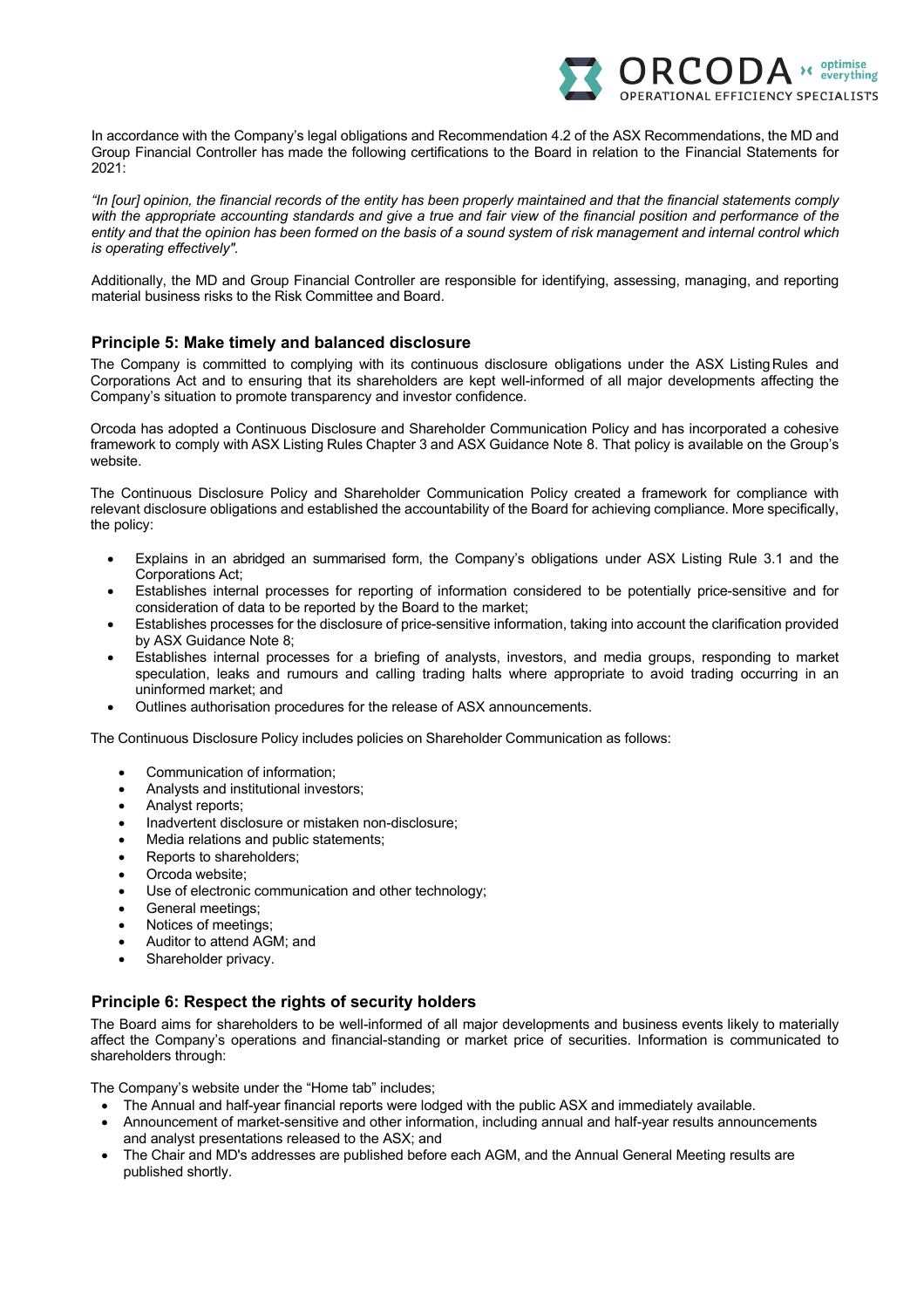

• The Company's website contains a large amount of information for investors.

The following information for investors is located from the links in the Home page footer:

- ASX releases:
- Shareholder reports;
- Media articles:
- Presentations;
- Directors' details; and
- Corporate Governance information including Charters and Policies.

The website has provision for electronic contact to be made with the Company.

The Company has a Continuous Disclosure and Shareholder Communication Policy that includes a formal procedure for dealing with potentially price-sensitive information. The policy sets out how the Company meets its disclosure obligations under ASX Listing Rule 3.1. The Company's policy is to lodge with the ASX and place on its website all market-sensitive information, including annual and half-year result announcements and analyst presentations, as soon as practically possible.

The Company produces two sets of financial information each financial year: the half-year financial report for the six months ended 31 December and the annual financial Report for the year ended 30 June. Both are made available to shareholders and other interested parties.

Shareholders have the right, and are encouraged, to attend the Company's Annual General Meeting, held in October/November each year, and are provided with explanatory notes on the resolutions proposed through the notice of meeting. A copy of the notice of meeting is also posted on the Company website and lodged with the ASX.

In addition, a document is enclosed with the notice of meeting to invite shareholders to submit questions of the Board, Auditors' or management may be addressed at the Annual General Meeting.

Shareholders are encouraged to vote on all resolutions, and unless specifically stated otherwise in the notice of meeting, all shareholders are eligible to vote on all resolutions. Shareholders who cannot attend the Annual General Meeting may lodge a proxy in accordance with the Corporations Act. Proxy forms may be lodged with the share registry by mail, hand delivery, facsimile or electronically.

A poll decides every substantive resolution at shareholder meetings.

The Company's Disclosure and Shareholder Communication Policy outlines the processes to be followed to ensure communication with shareholders and the investment community is effective, consistent and adheres to the principles of continuous disclosure. The policy also outlines requirements for communications with analysts and investors to ensure that the contacts are effective and comply with the Company's continuous disclosure obligations.

All shareholders are provided with the option to receive communications from the Company and the share registry electronically and are encouraged to do so, with election documentation included in regular mailouts to shareholders.

## **Principle 7: Recognise and manage risk**

The Board is responsible for ensuring that sound risk management frameworks and policies are in place. The Board has delegated to the Audit, Risk and Finance Committee the responsibility for identifying and overseeing major risks and ensuring that systems are in place to manage them.

In addition, the Audit, Risk and Finance Committee:

- Identifies and assess the Company's material business risk;
- Regularly reviews and updates the Company's risk profile; and
- oversees the risk policies and systems.

The Audit, Risk and Finance Committee's current membership and the independence of the members are set out earlier in this Corporate Governance Statement. Details of Audit and Risk Committee meetings and attendance by each Committee member are outlined earlier in this Statement and in the Directors' Report in the Annual Report.

The Company's risk management framework is integrated with its day-to-day business processes and functional responsibilities. Parts of the business are ISO standard approved. It notes that public tenders to governments (such as the Mt Buller one), or large commercial tenders, require detailed risk and mitigation strategies embedded into their submissions, and the execution of complex organisational logistics, operating around large machinery on hand, and transferring people with complex conditions on the other, requires that the active management of risk is embedded into the culture of the Group both from "bottom-up" and "top-down".